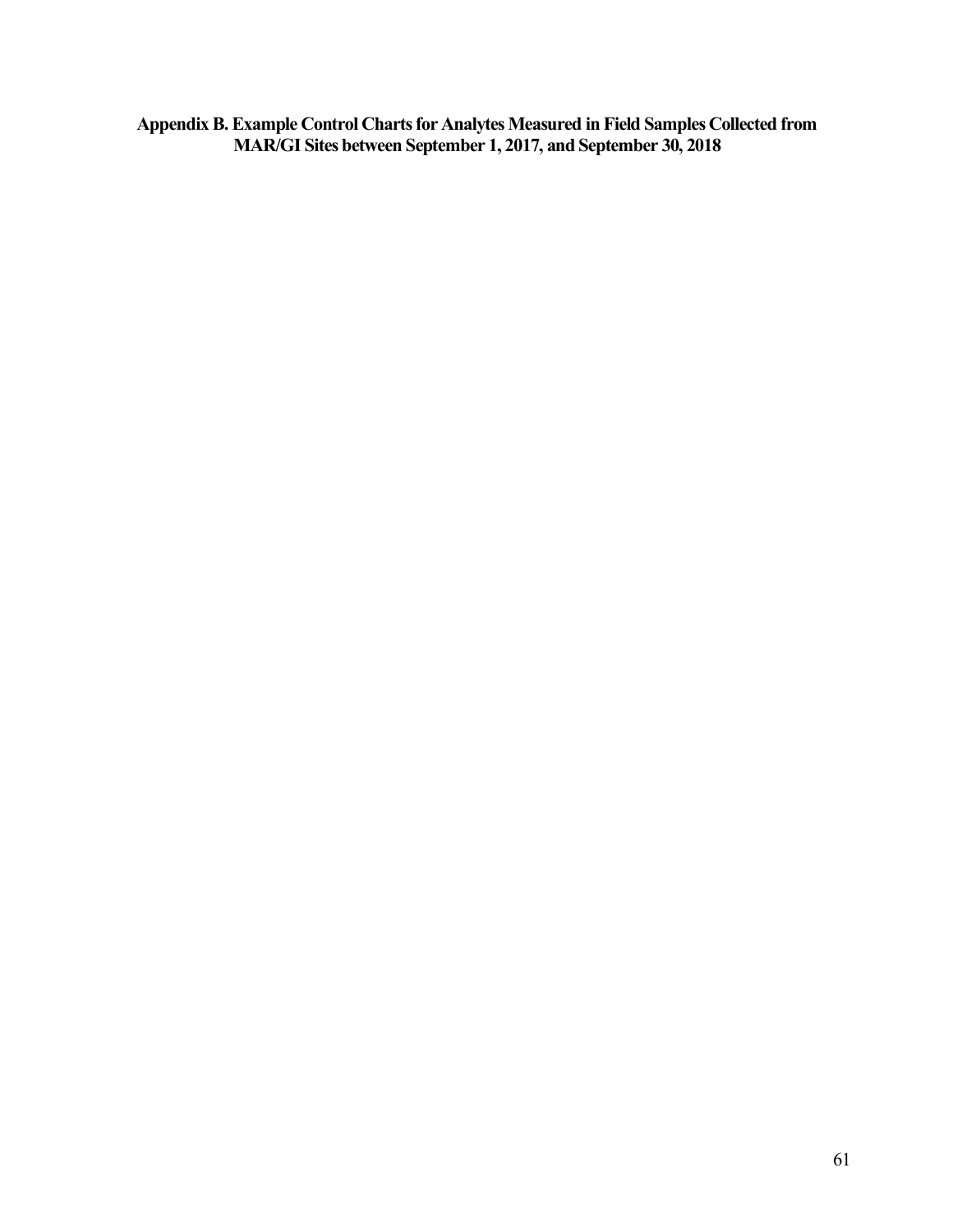

**DOC Control Charts - % Recovery CCVs**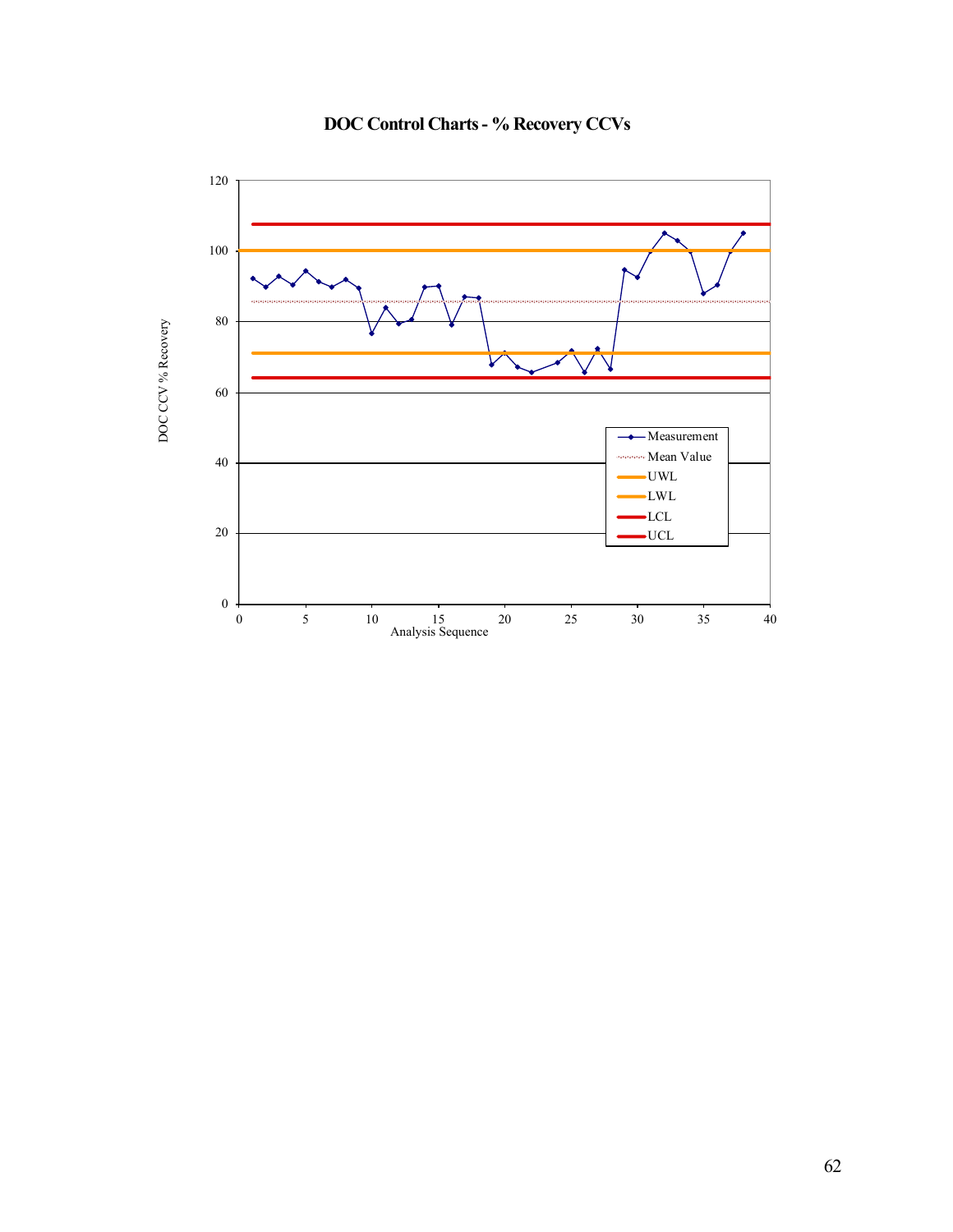

**DOC Control Charts –Blank Concentration, mg/L**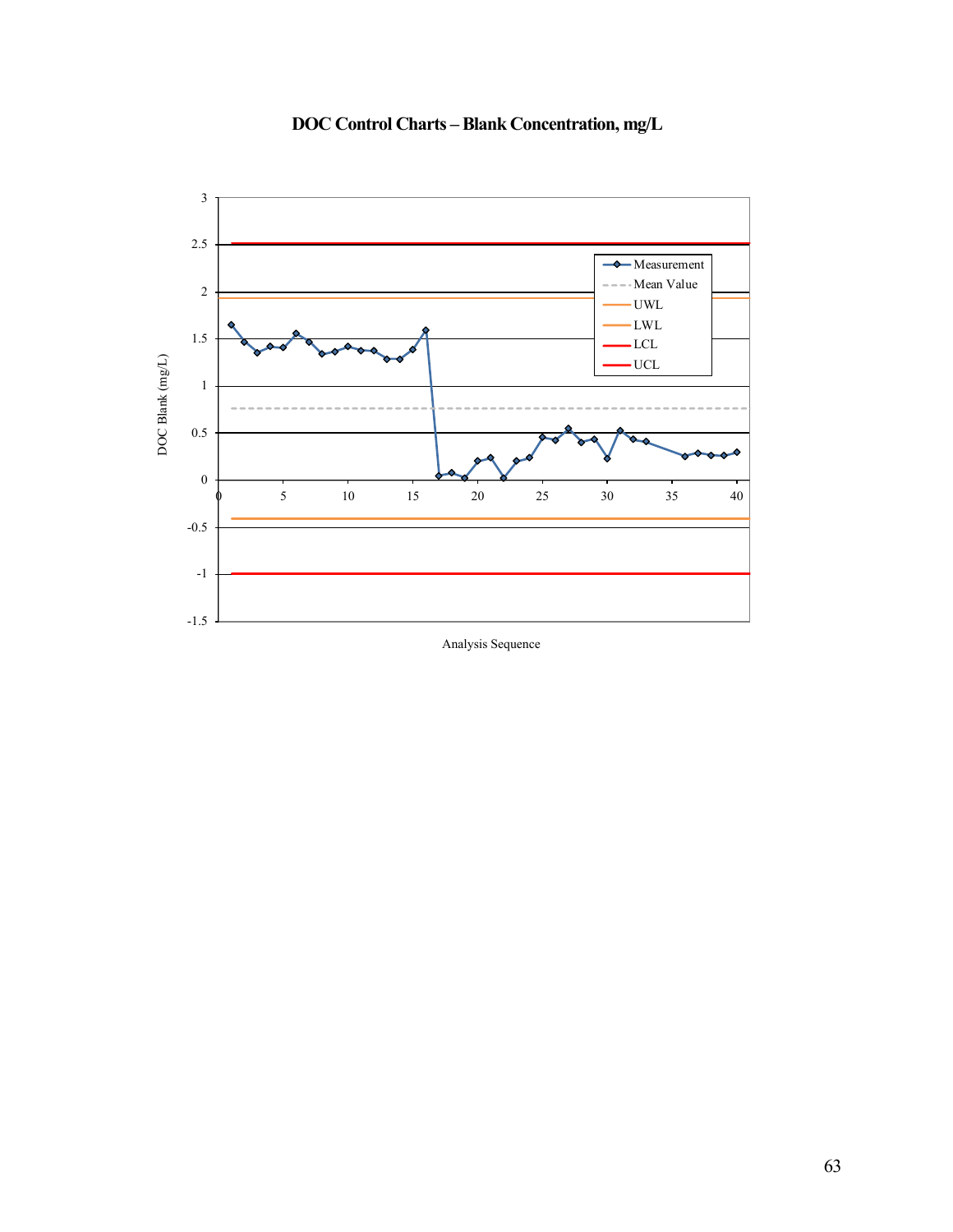

# **TN, TDN Control Charts - % Spike Recovery**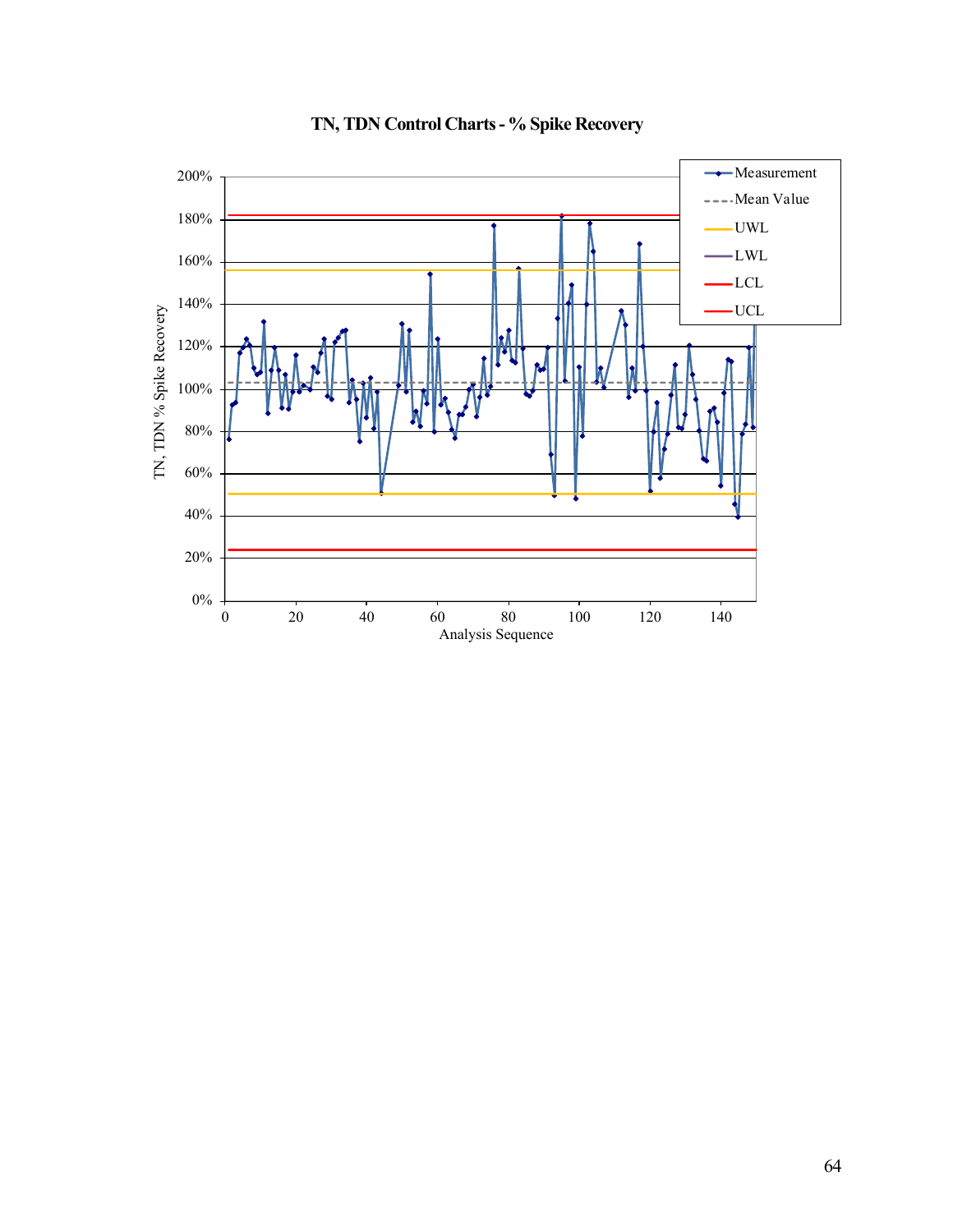

**TN, TDN Control Charts – Relative Percent Difference of Duplicate Samples, %**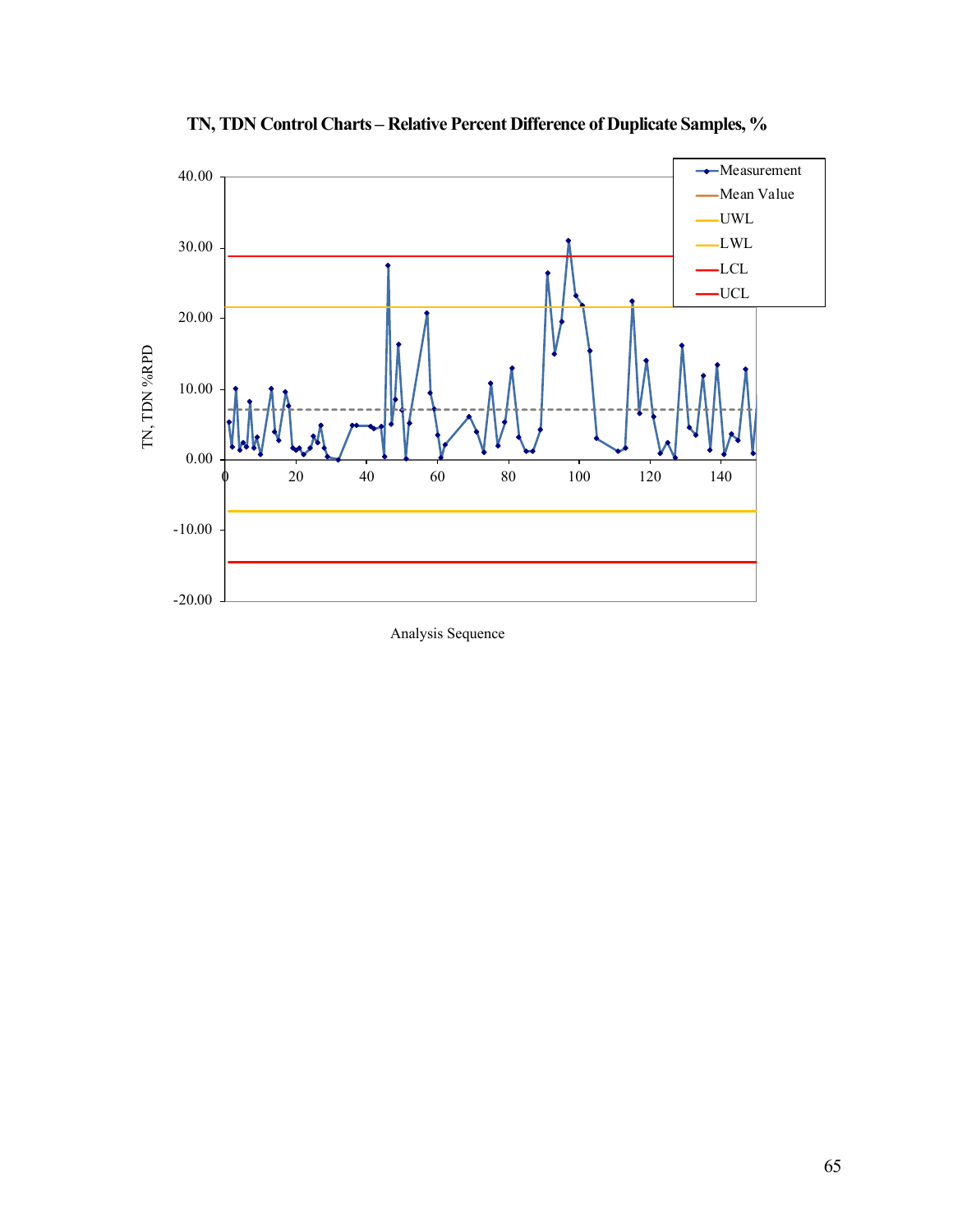

## **TN, TDN Control Charts – Blank Concentrations, mg/L**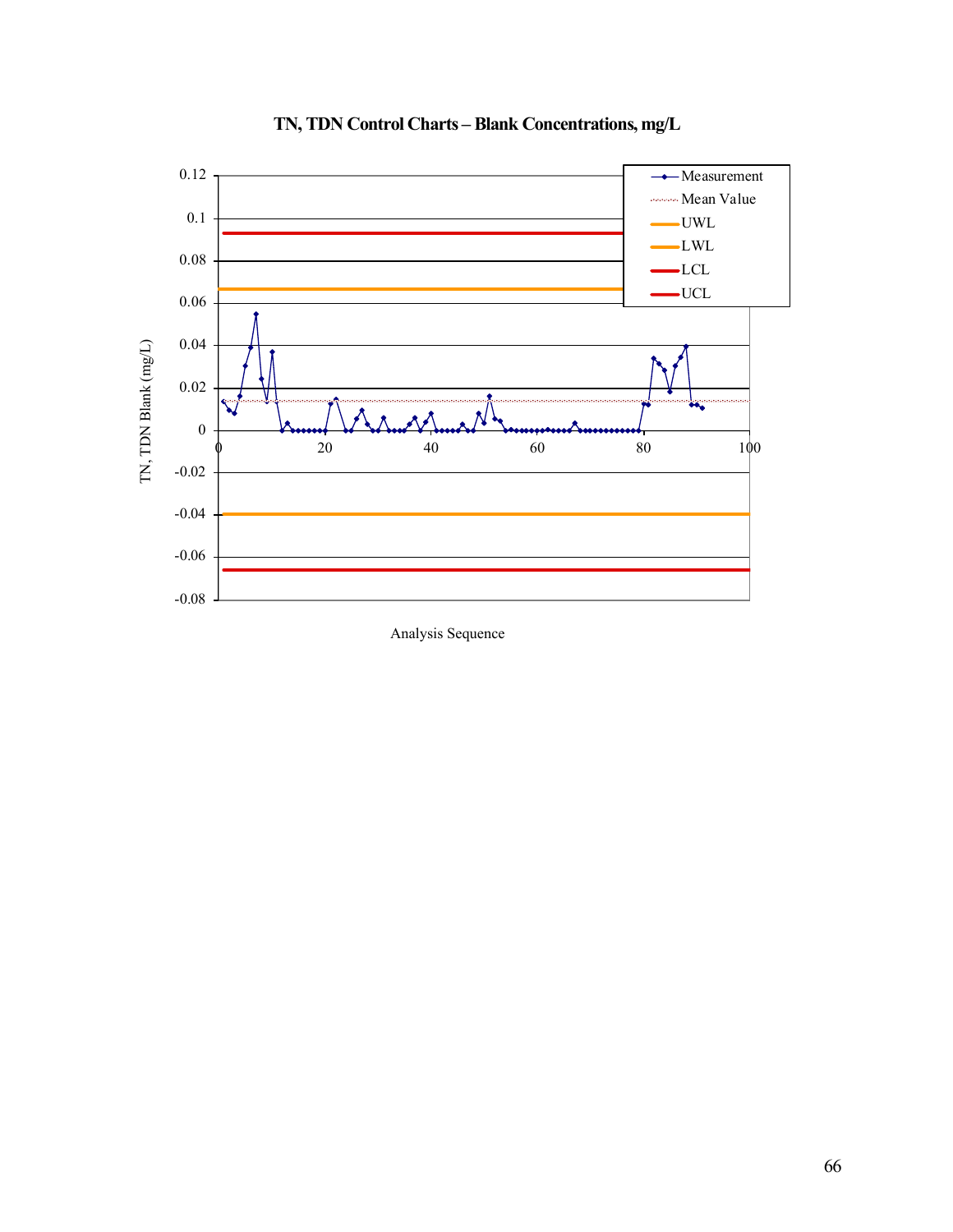

# **TP, TDP Control Charts – CCV, mg/L**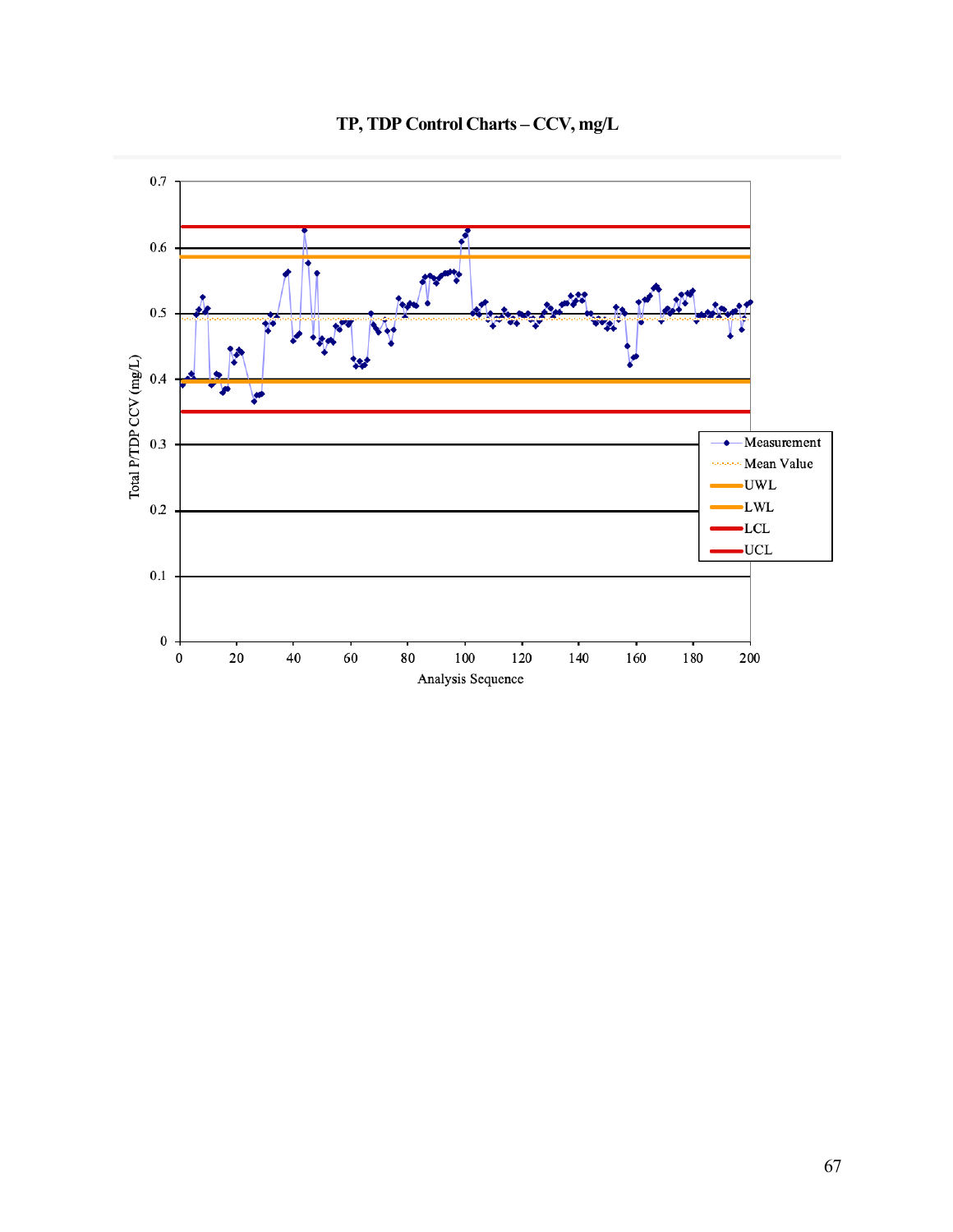

# **TP, TDP Control Charts – Blanks, mg/L**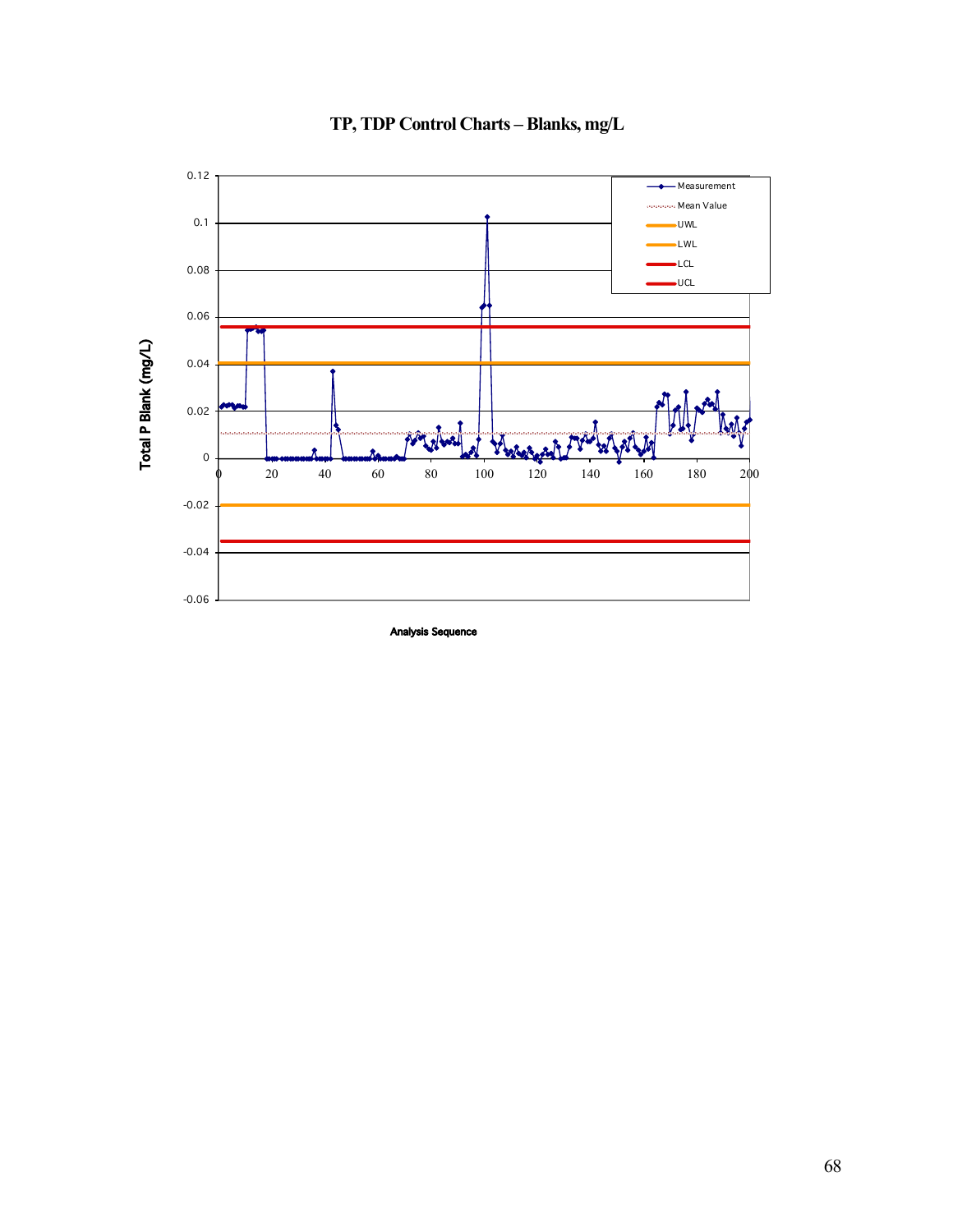

**TP, TDP Control Charts – Relative Percent Difference of Duplicate Samples, %**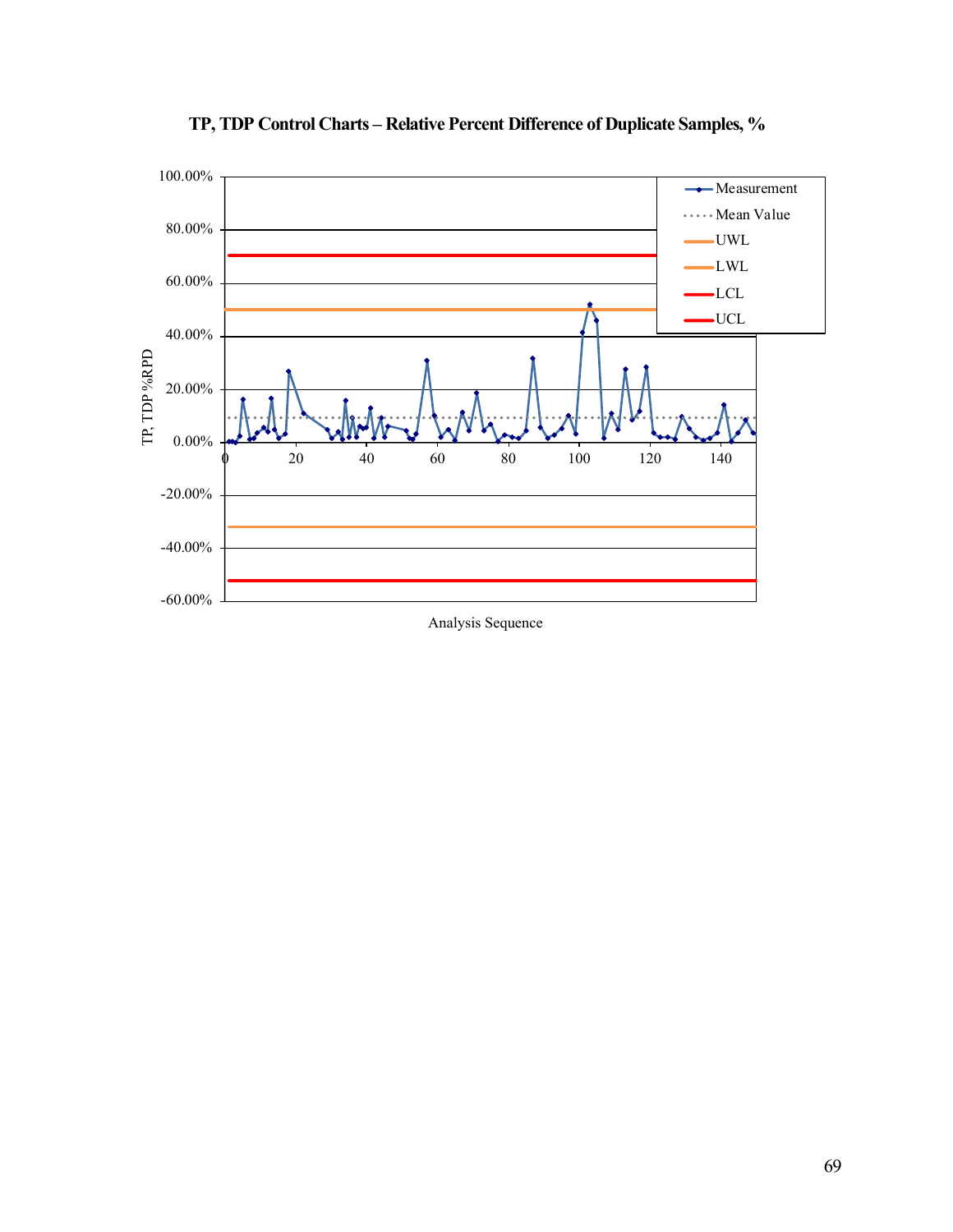

**Nitrate High Level Control Charts – CCV, mg/L**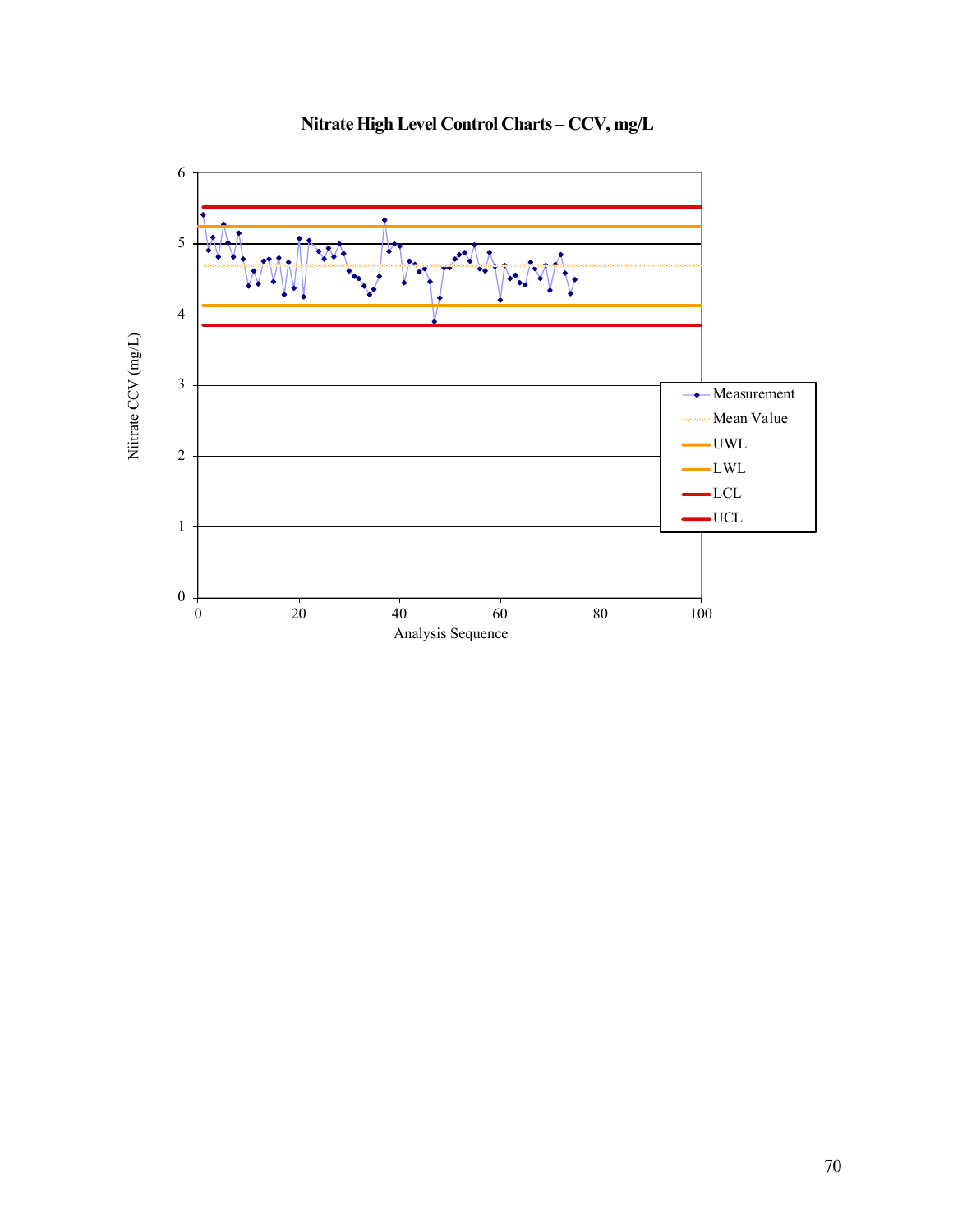

# **Nitrate High Level Control Charts – Spike Recovery, %**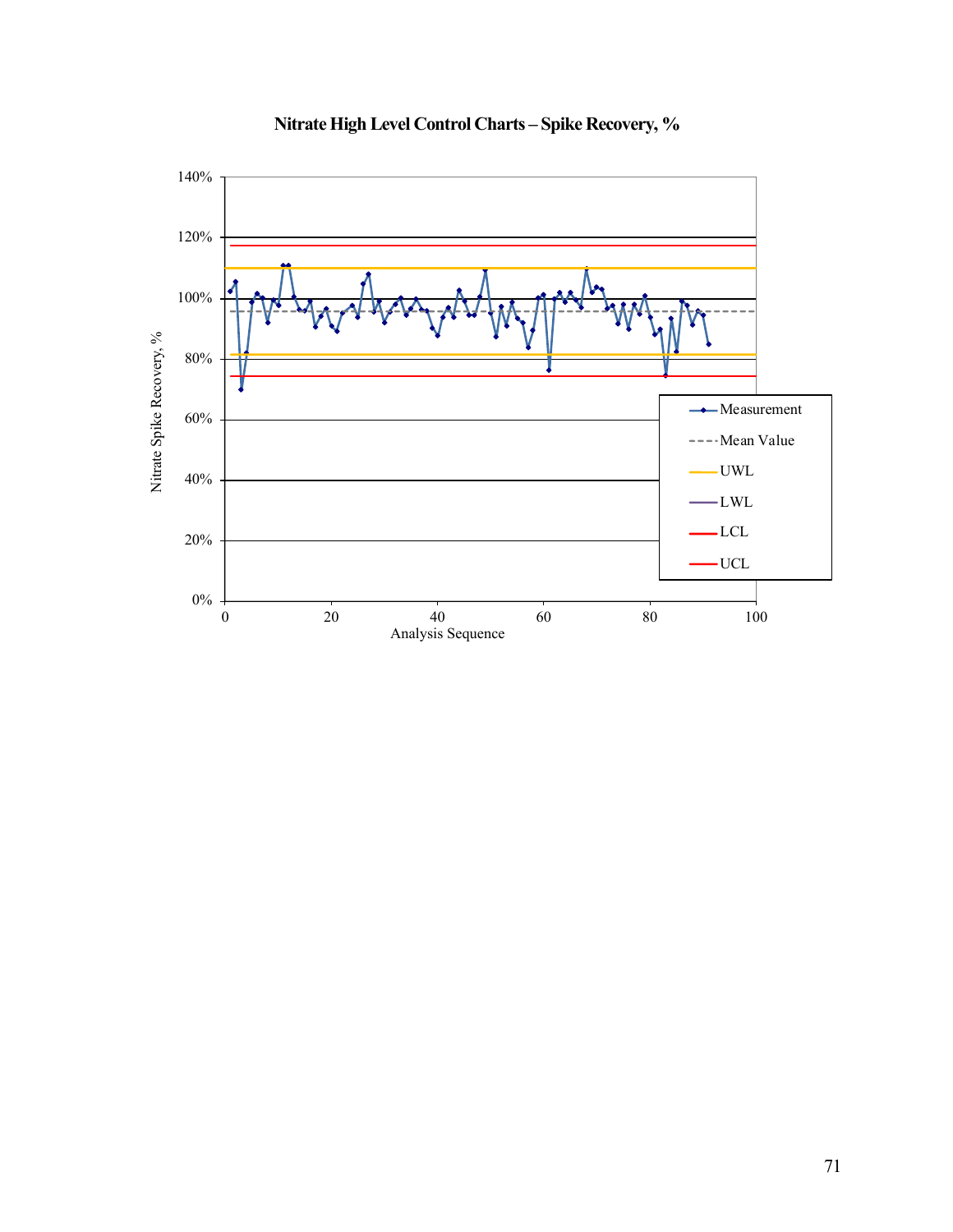

**Nitrate High Level Control Charts – Blanks, mg/L**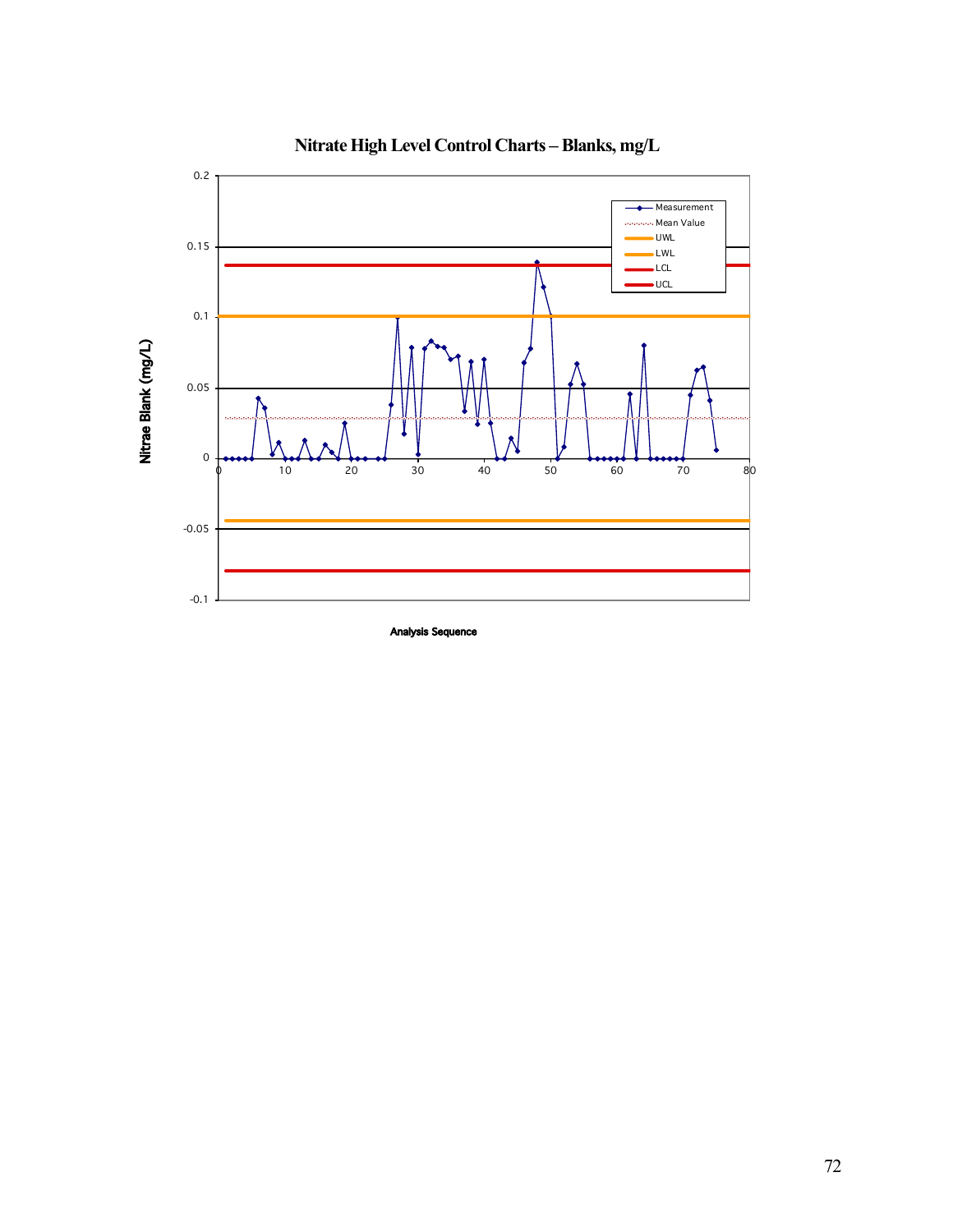

# **Ammonia Control Charts – Spike Recovery, %**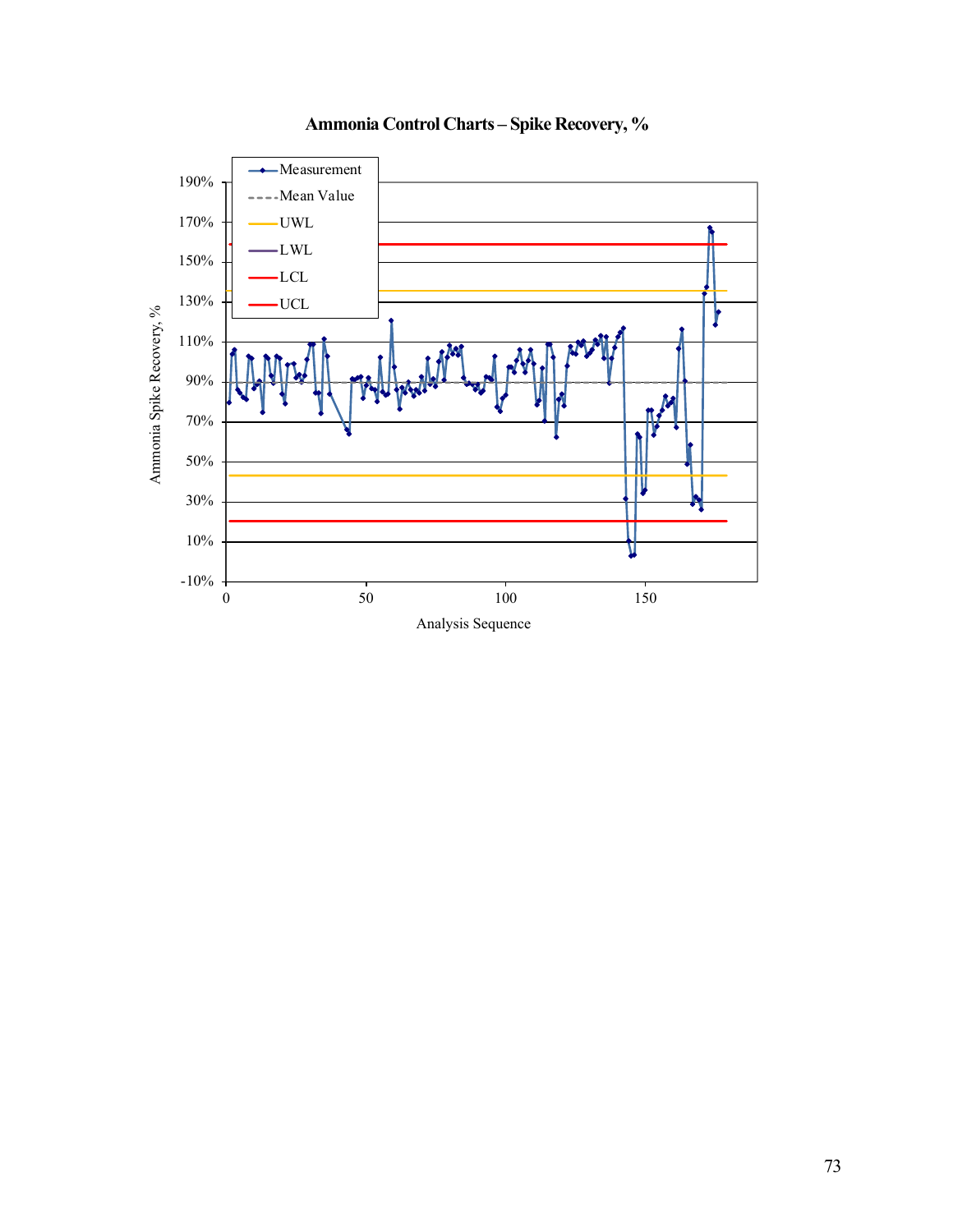

**Ammonia Control Charts – CCV, mg/L**

Analysis Sequence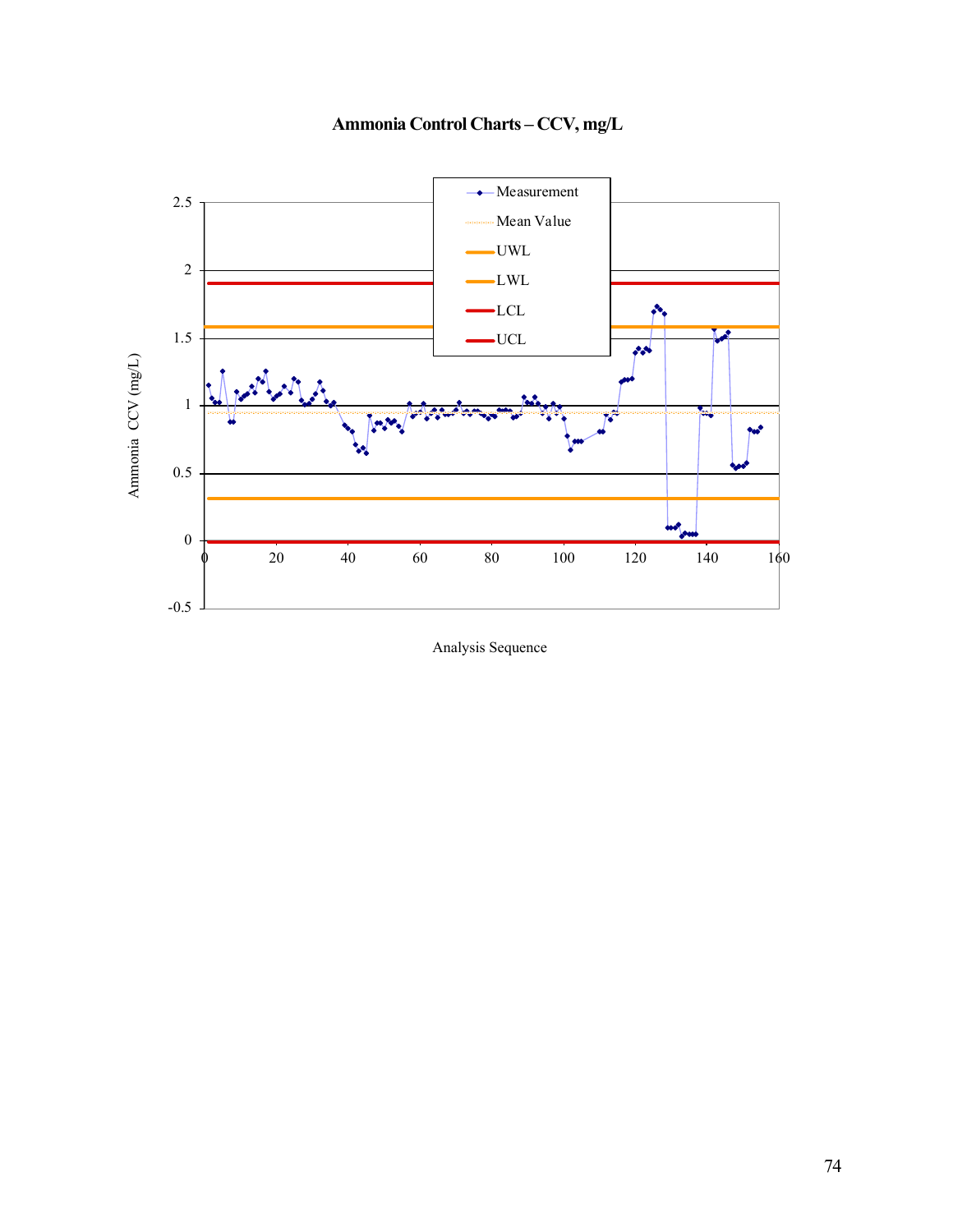

**Ammonia Control Charts – Blanks, mg/L**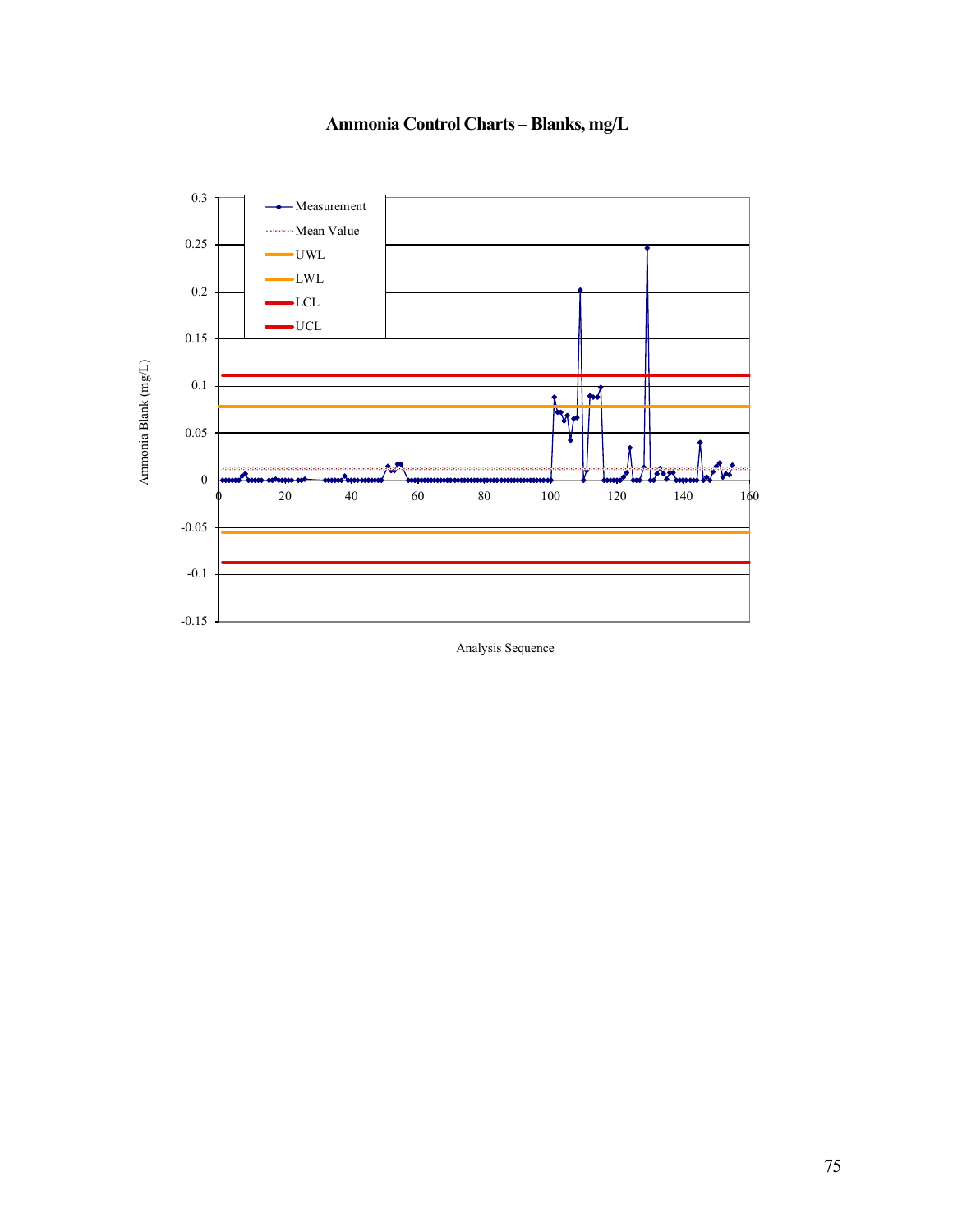

**Ammonia Bench Top Analysis Control Charts – Spike Recovery, %**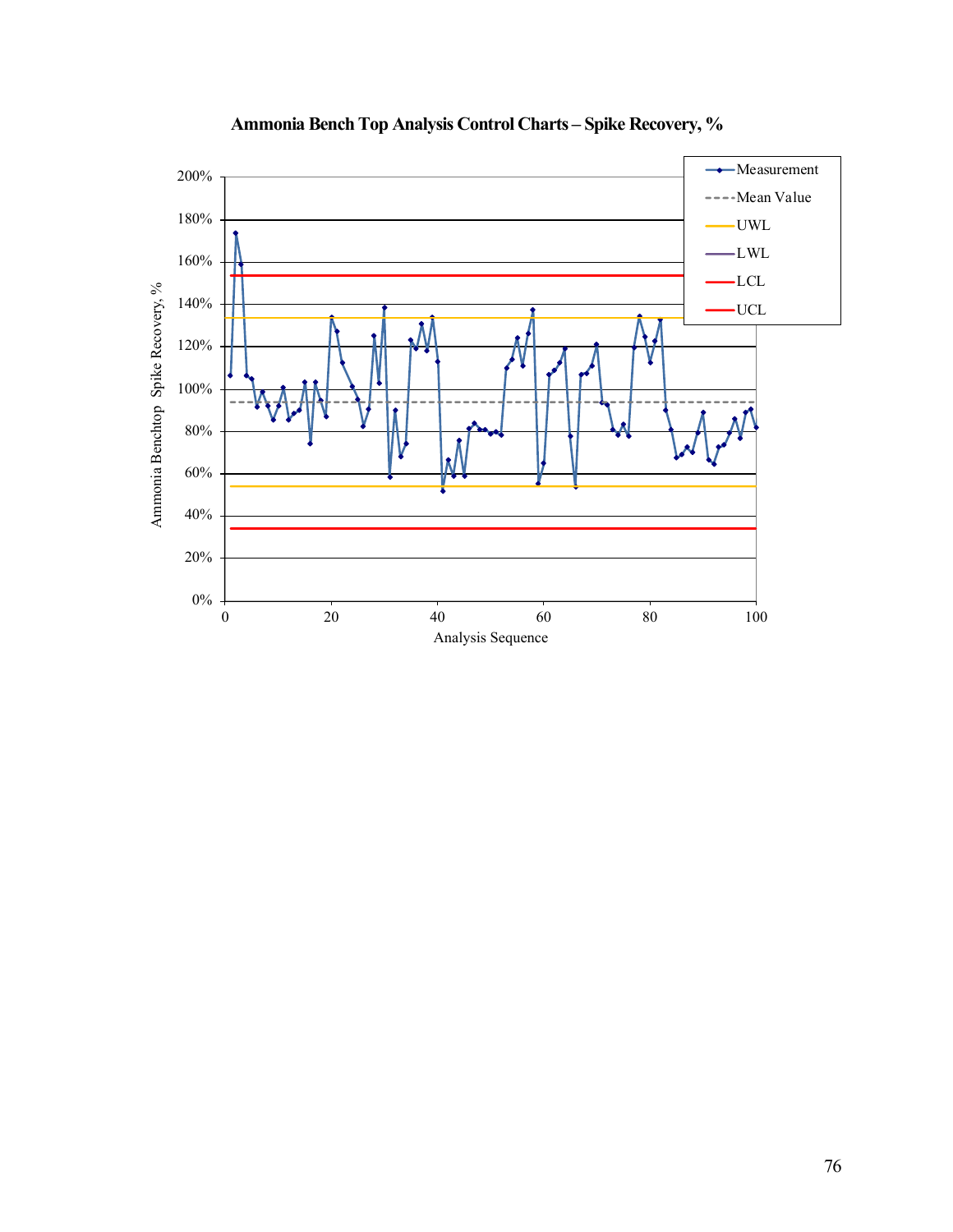

# **Ammonia Bench Top Control Charts – CCV, (% of Standard)**